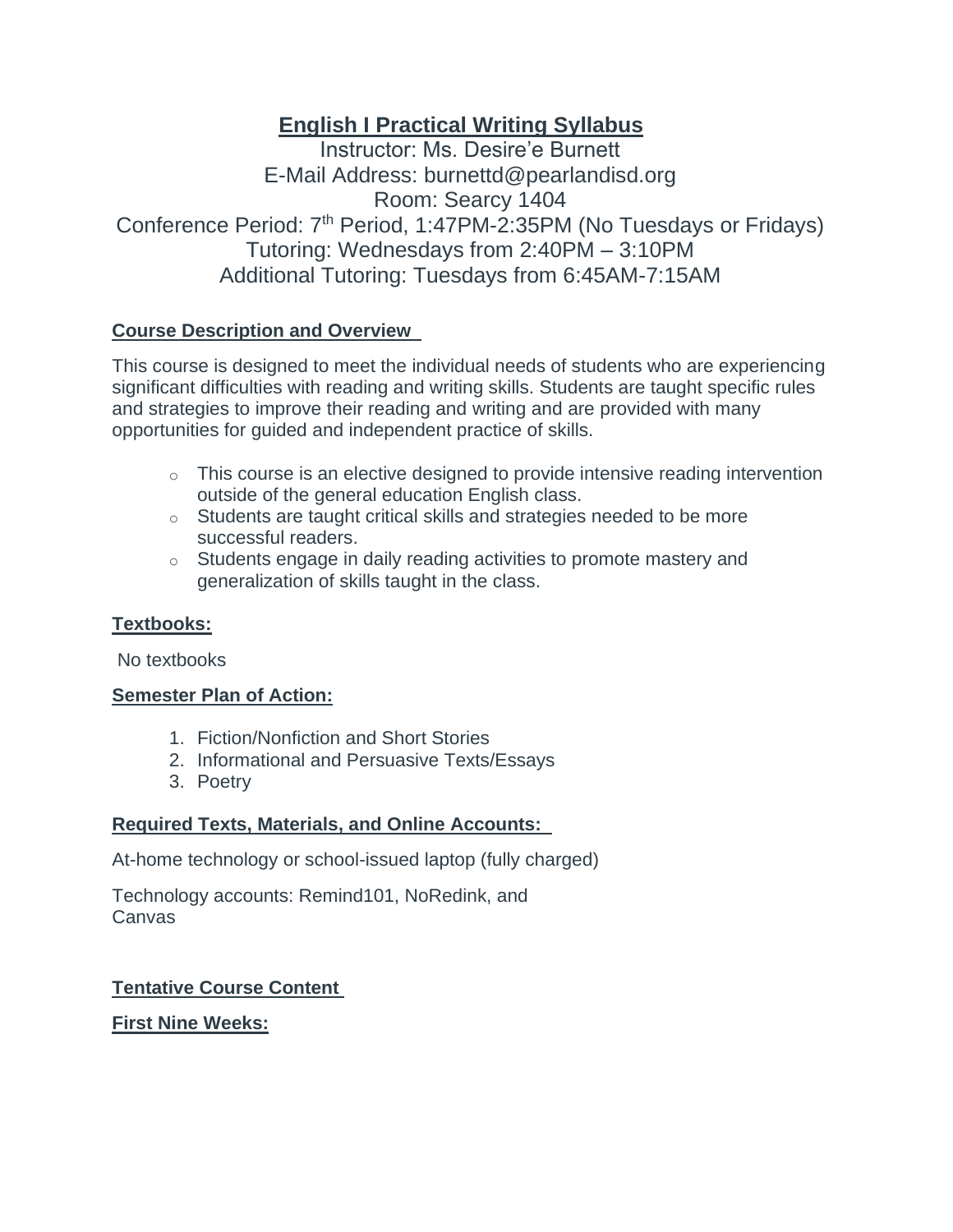| Dates/Week #                                                      | Unit/Topic/Subject            | <b>Required Reading/ Course</b><br><b>Content</b>                                   |  |
|-------------------------------------------------------------------|-------------------------------|-------------------------------------------------------------------------------------|--|
| Week 1<br>August 16 <sup>th</sup> - August 20 <sup>th</sup>       |                               | Get to Know You Activities,<br>Classroom expectations, Syllabus,<br><b>NoRedInk</b> |  |
| Week 2<br>August 23 <sup>rd</sup> – August 27 <sup>th</sup>       | <b>Fiction, Short Stories</b> | Literary/Short Story Elements, Intro<br>to Fiction, The Scarlet Ibis                |  |
| Week 3<br>August $30th$ – September $3rd$                         | <b>Fiction, Short Stories</b> | The Scarlet Ibis                                                                    |  |
| Week 4<br>September 6 <sup>th</sup> – September 10 <sup>th</sup>  | Fiction, Stories              | The Scarlet Ibis                                                                    |  |
| Week 5<br>September 13 <sup>th</sup> – September 17 <sup>th</sup> | <b>Fiction, Short Stories</b> | The Monkey's Paw                                                                    |  |
| Week 6<br>September 20 <sup>th</sup> – September 24 <sup>th</sup> | <b>Fiction, Short Stories</b> | The Monkey's Paw                                                                    |  |
| Week 7<br>September 27th - October 1st                            | <b>Fiction, Short Stories</b> | The Monkey's Paw,<br>Characterization                                               |  |
| Week 8<br>October $4^{th}$ – October $8^{th}$                     | <b>Informational Essays</b>   | Writing Prompt #1                                                                   |  |
| Week 9<br>October 11 <sup>th</sup> – October 15 <sup>th</sup>     | <b>Informational Essays</b>   | Writing Prompt #2                                                                   |  |

# **Second Nine Weeks:**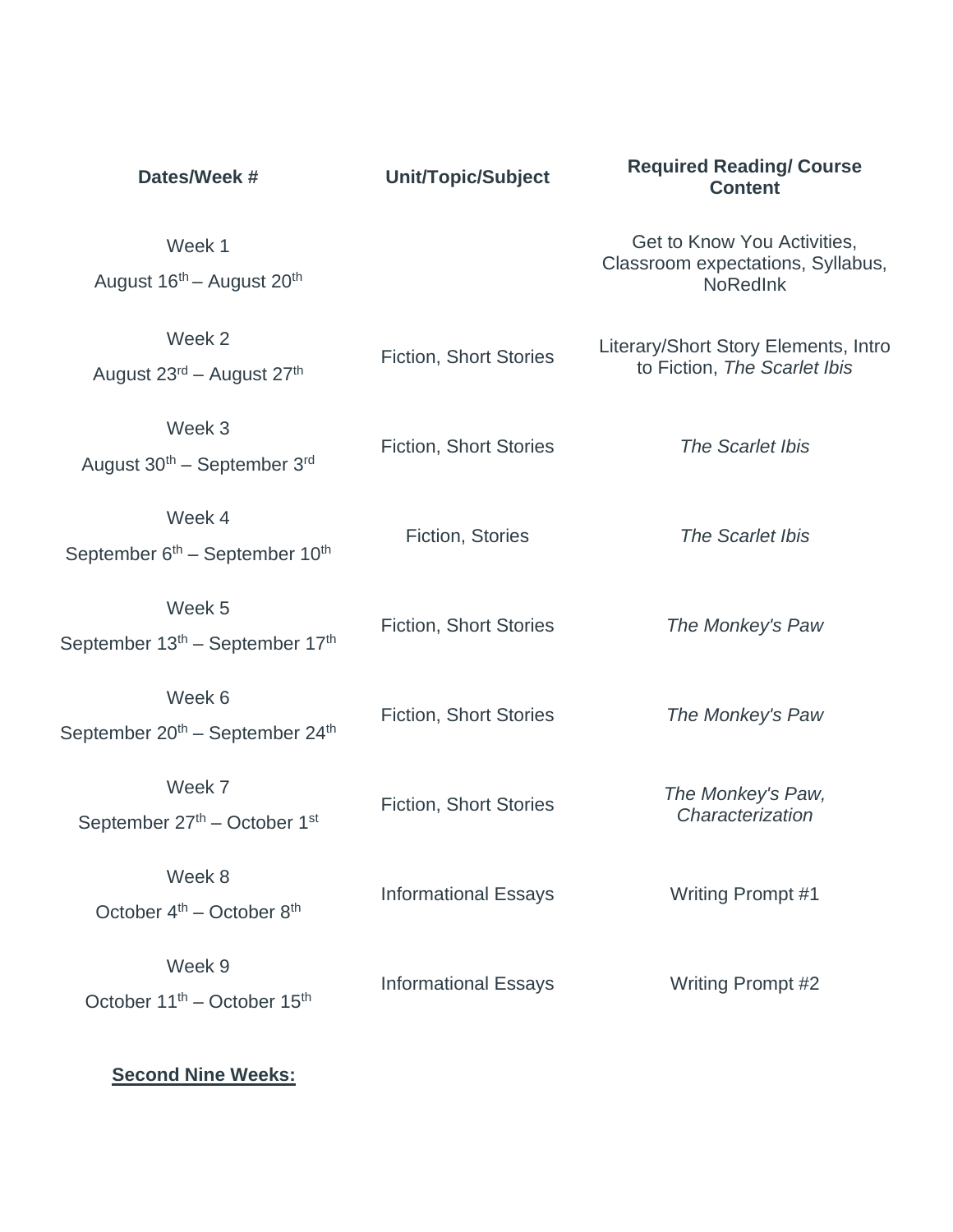- o Poetry
- o Analyzing Informational Texts
- o Informational Essay Writing
- o Final Exam

#### **Policies and Procedures**

#### **Required Reteach**

▪ If at least 25% of the students in a single course preparation (which includes all of the students that a teacher teaches in a like course during a grading period) per teacher do not demonstrate mastery of the TEKS on a graded classroom assignment or assessment, the teacher will provide an in-class opportunity for re-teaching and re-assessment. For example, if a teacher has 40 students in a particular course preparation and 10 or more of those students do not demonstrate mastery of the TEKS on a particular assignment or test, then the teacher should provide in-class opportunities for additional instruction and evaluation of the TEKS that were not mastered.

#### **Other Opportunities for Reteach and Retest/Re-assess**

- If fewer than 25% of all the students in a single course preparation per teacher do not demonstrate mastery, the teacher is not obligated to use class time to reteach and retest. However, each student who does not demonstrate mastery of the TEKS on a classroom assignment or test should be provided the opportunity for additional instruction and reassessment of his/her mastery of the TEKS. Tutorial or other outside-of-class time may be used for reteaching and reassessment.
- Any individual student who fails an assignment or assessment may ask for the opportunity for re-teaching and re-assessment. At the elementary levels, a parent may also request an opportunity for re-teaching and re-assessment. The request for re-teaching and re-assessment should be made within one week after the assignment/assessment has been returned or posted to the teacher's electronic grade book, whichever is earlier.

#### **Guidelines for Re-assessment /Redo**

Failing Tests may be redone once per test to receive full credit up to a 70.

• Exception - Teacher chooses to delete all students' test grades, re-teach and administer a new test to the whole class.

Redo Failing Grades for Daily Work Only: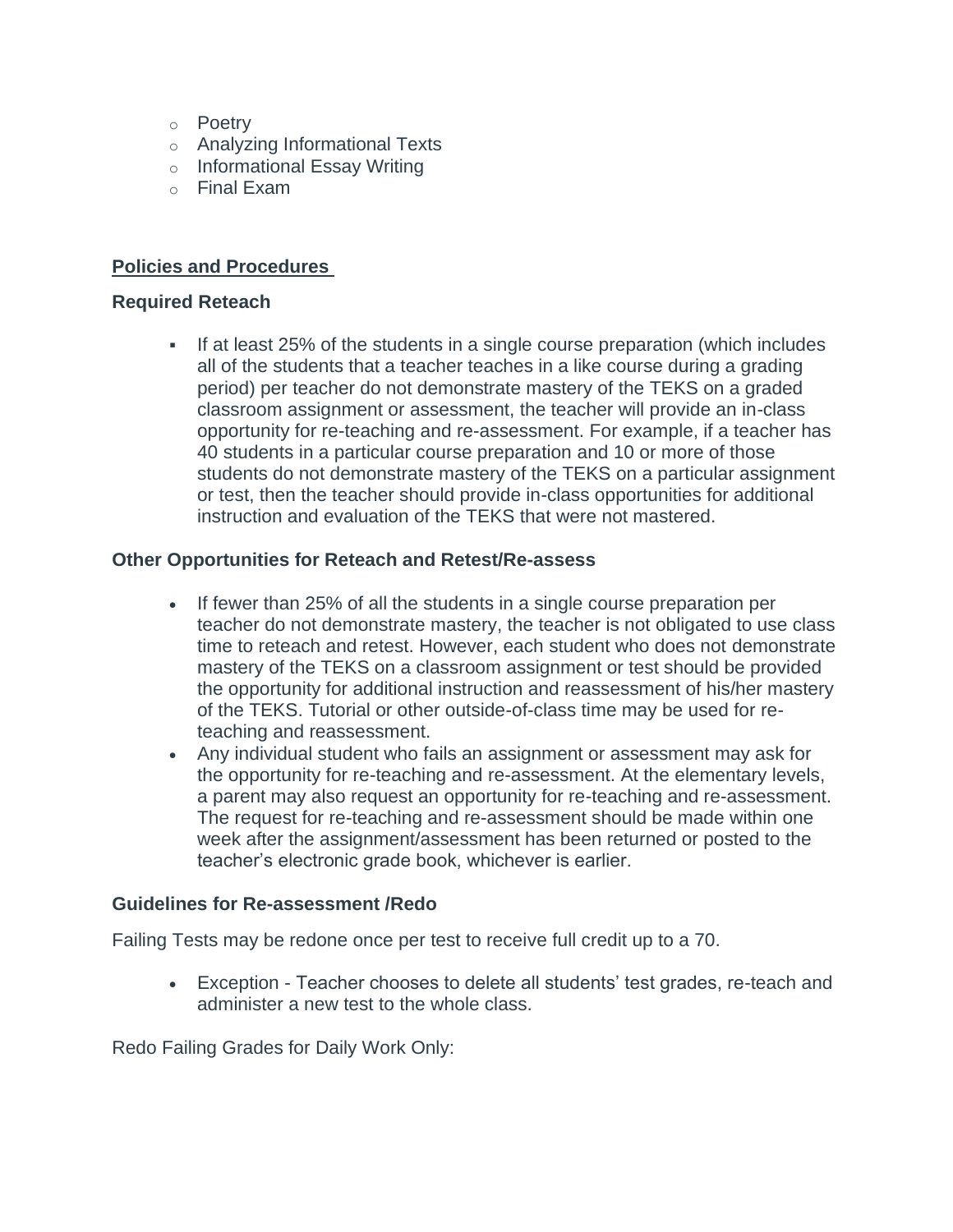• Students may receive full credit up to a 70. Teacher must designate on Grade Book Program (K-12) what grades are a daily grade and what grades are for a test.

A grade of 70 is the maximum that can be earned on the re-evaluation. If the student fails to achieve the maximum grade of 70 on the redo of the assignment/test, the higher of the two grades is recorded. The teacher should indicate in his or her electronic gradebook that the grade was earned through a re- assessment opportunity.

*\*\*\*Re-assessment will not be required for major projects in which an extended period of time has been provided to complete the assignment. However, the teacher should use milestones in the progression of the work involved for the major project to ensure that students are making reasonable progress to the completion of the assignment. Those milestones could be recorded as daily grades.\*\*\**

## **Missing Assignment Policy**

The academic grade assigned to the missing work shall be lowered as follows (excluding a student with an extenuating circumstance):

| Number of School Days Late | Highest Academic Grade Possible to Earn |        |
|----------------------------|-----------------------------------------|--------|
| $1 - 2$                    |                                         | 80-90% |
| $3 - 4$                    |                                         | 60-70% |
| 5                          |                                         | 50%    |
| 6+                         |                                         | $0\%$  |

\*\*\*A student with extenuating circumstance shall be granted a period of time agreed upon by the student, teacher, and principal, without lowering the academic grade, after which time the preceding number of school days late shall affect lowering the academic grade. A grade of "I" shall be converted to an academic percentage by the classroom teacher prior to the completion of the applicable term/school year.\*\*\*

\*\*\*At the end of each grading period, documentation, to be determined at the campus level, must be submitted to the campus principal for any student receiving a grade of 50 or below. Documentation should include a summary of the student's grades during that grading period, records of student attendance at tutorial sessions during that grading period and records of parent contacts during that grading period.\*\*\*

## **Online Communications Policy**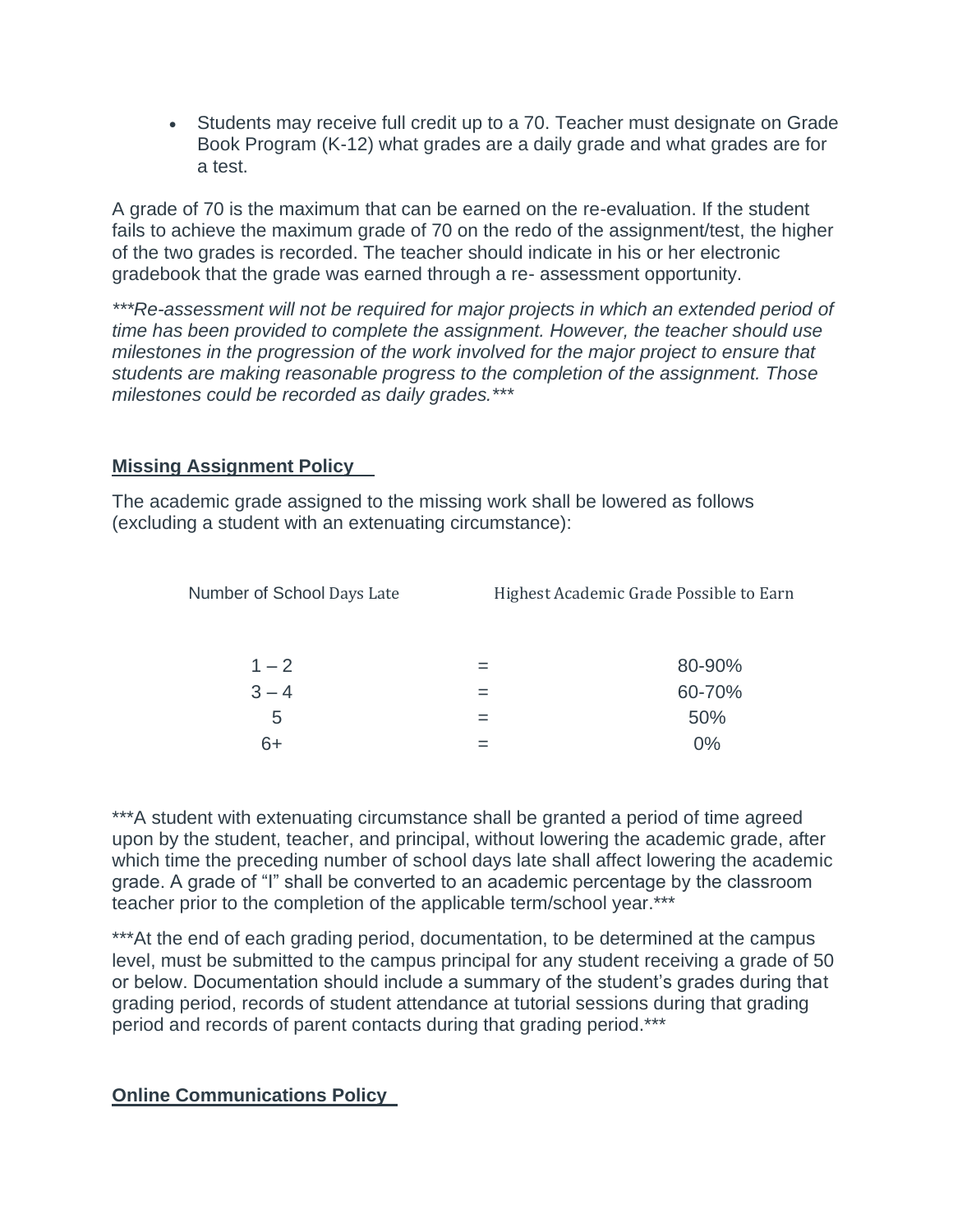The word "netiquette" is short for "Internet etiquette." You should be aware of the common rules of netiquette for the Web and employ a communication style that follows these guidelines.

Blog topics should be treated as serious classroom discussion only, unless noted by the teacher.

All electronic communication between the student and teacher shall be limited to the sanctioned sources, (i.e., Gaggle, and Moodle accounts) created for the students.

Any electronic communication through any non-sanctioned means (i.e., texting, Twitter, Facebook) is prohibited, per the district policy manual.

#### **Attendance Policy**

- $\circ$  It is the student's responsibility to find out what was missed when he/she was absent. It is also the student's responsibility to make up any tests, essays, or other assignments missed.
- $\circ$  A student will earn a grade of "0" until an assignment is made up within the designated deadline— **NO EXCEPTIONS**.
- o Completed makeup work must be submitted through the correct assignment link on Canvas.
- o If a student is absent on a test day, he or she is **STILL** responsible for taking the test the day he or she returns (if the absence is excused).

## **Expectations for Classroom**

- 1. **RESPECT** others and yourself at all times.
- 2. Bring materials to class daily.
- 3. **No eating or drinking (an exception will be made for health reasons).**
- 4. Participation and timely completion of **ASSIGNMENTS** are essential.
- 5. Make-up (including brushes and combs) and/or electronic devices are not allowed in class.
- 6. **PHONES WILL BE CONFISCATED IF OUT WITHOUT MY PERMISSION.**
- 7. Behavior that affects the learning of other students will **NOT** be tolerated.
- 8. Sleeping or head down on desk will not be tolerated.

## **Academic Dishonesty Policy**

As per the district student policy manual, if a student cheats on a test/assignment or plagiarizes he/she will receive one after school detention, no credit on the test/assignment, and an administrative conference.

## **Possible Revisions**